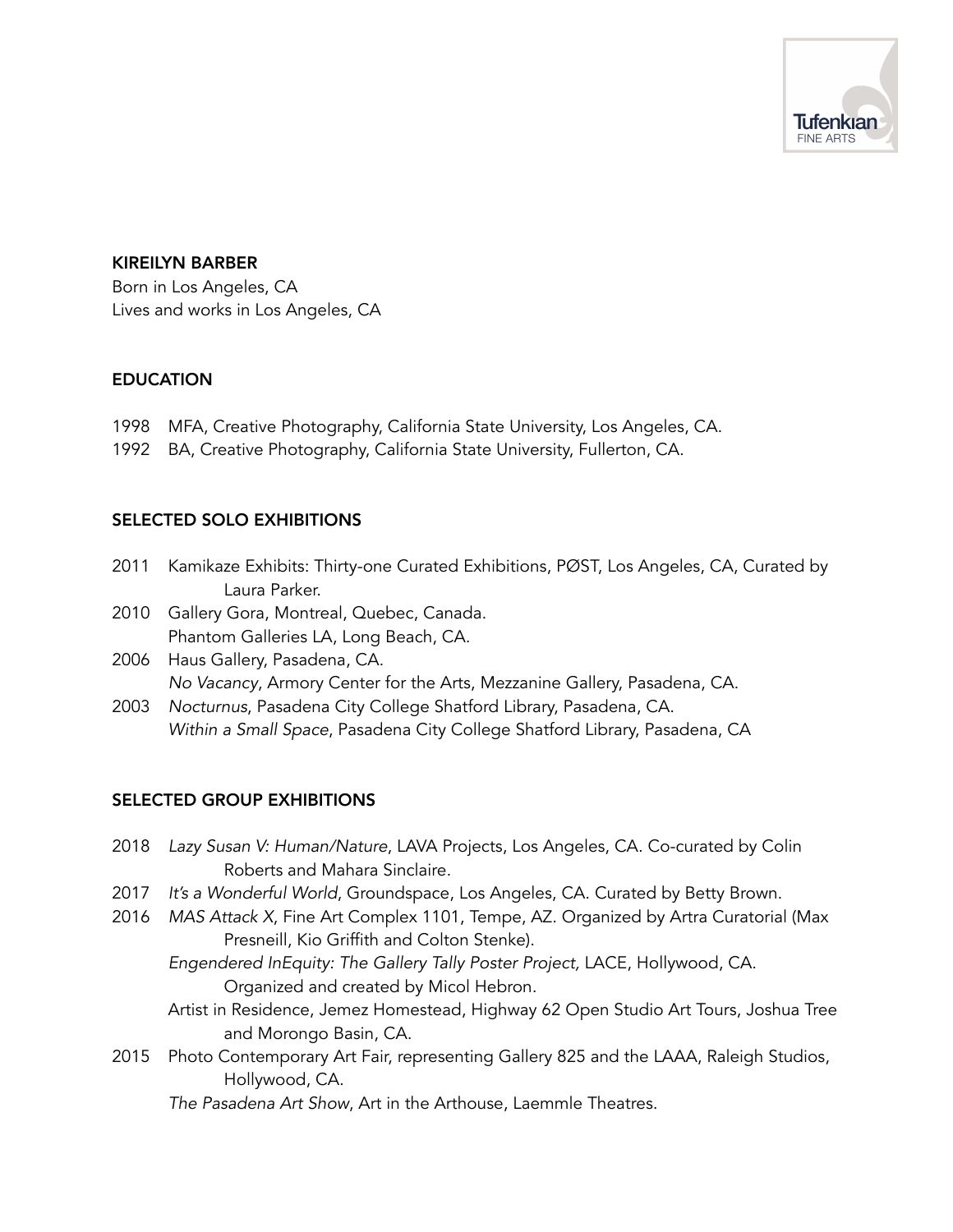Inaugural video screening, The Situation Room, Los Angeles, CA. Curated by Micol Hebron.

- *MAS ATTACK 8*, San Diego, CA. Curated by Max Presneill and Artra Curatorial.
- 2014 *FF/REW*, Groundspace, Los Angeles, CA. Curated by Anita Bunn. *In Search Of Turrell*, Jaus, Los Angeles, CA. Curated by Carl Berg. *We Love L.A.* Stichting Kaus Australis, Rotterdam, Netherlands. Curated by Carl Berg. *MAS (Ltd ED)>SF*, Studio 17, San Francisco, CA. Organized by Artra Curatorial (Max Presneill, Kio Griffith and Colton Stenke).
	- *On Seeing Online: Circle and Signs*, new work for the web, curated by Annie Buckley for the Huffington Post.
- 2013 *Narrative Space*, Venice Arts Center, Venice, CA.
	- Open Video Night, Torrance Art Museum, Torrance, CA. Organized by Lis DeSmidt and Max Presneill.
	- *unseen*, Woodbury University Hollywood Gallery, Los Angeles, CA. Lesley Krane and Niku Kashef, jurors.
- 2012 *Random Acts of Time*, Orange County Center for Contemporary Art, Santa Ana, CA. William Moreno, curator.
- 2011 *Yea Big: small works*, Stephen Cohen Gallery, Los Angeles, CA. gem, LAAA/Gallery 825, Los Angeles, CA.
	- *Not A Car*, LAAA and Contemporary Art Ruhr (C.A.R.), Los Angeles, CA. Silvis Sonnenschmidt and Thomas Volkmann, jurors.
	- *"Top 40"* Los Angeles Center for Digital Art Juried Exhibition, Los Angeles, CA. Jeff Alu, juror.
	- *Rote*, LAAA/Gallery 825, Adam Gross, juror.
- 2010 *Present Tense*, 15th Annual Photographic Competition Exhibition, Photo Center Northwest, Seattle, WA. Denise Wolff, juror.
	- Faculty Exhibition, Long Beach Community College, Long Beach, CA.
	- Month of Photography, Los Angeles, 160 Years/160 Photographers, Santa Monica, CA.
- 2009 *The 210 Show*, Project 210, Pasadena, CA. *News of the World,* faculty exhibition, Pasadena City College Art Gallery, Pasadena, CA. *Venice Art Walk Auction* (fundraiser) Venice, CA.
- 2008 LAC*DA DigitalArt.LA* Competition, Los Angeles Center for Digital Art, Los Angeles, CA. Howard N Fox, juror.
	- *Spirit of the Horse*, Invitational Exhibition, Palos Verdes Art Center, Rancho Palos Verdes, CA. Scott Canty, curator.
	- *15 Seconds of Fame*, an online exhibition of cell phone art. Luckman Gallery, Los Angeles, CA. Robert Martin, curator.
	- *16th Annual National Juried Art Exhibition*, Korean Cultural Center, Los Angeles, CA. Sara Cochran, Yong Soon Min, Marc Pally, curators.
- 2007 Parcel No 5719-027-049 The Geometry of Constructed Space, Armory Center for the Arts, Pasadena, CA.
	- Art International Fine Art Fair. Pasadena Center, Pasadena, CA.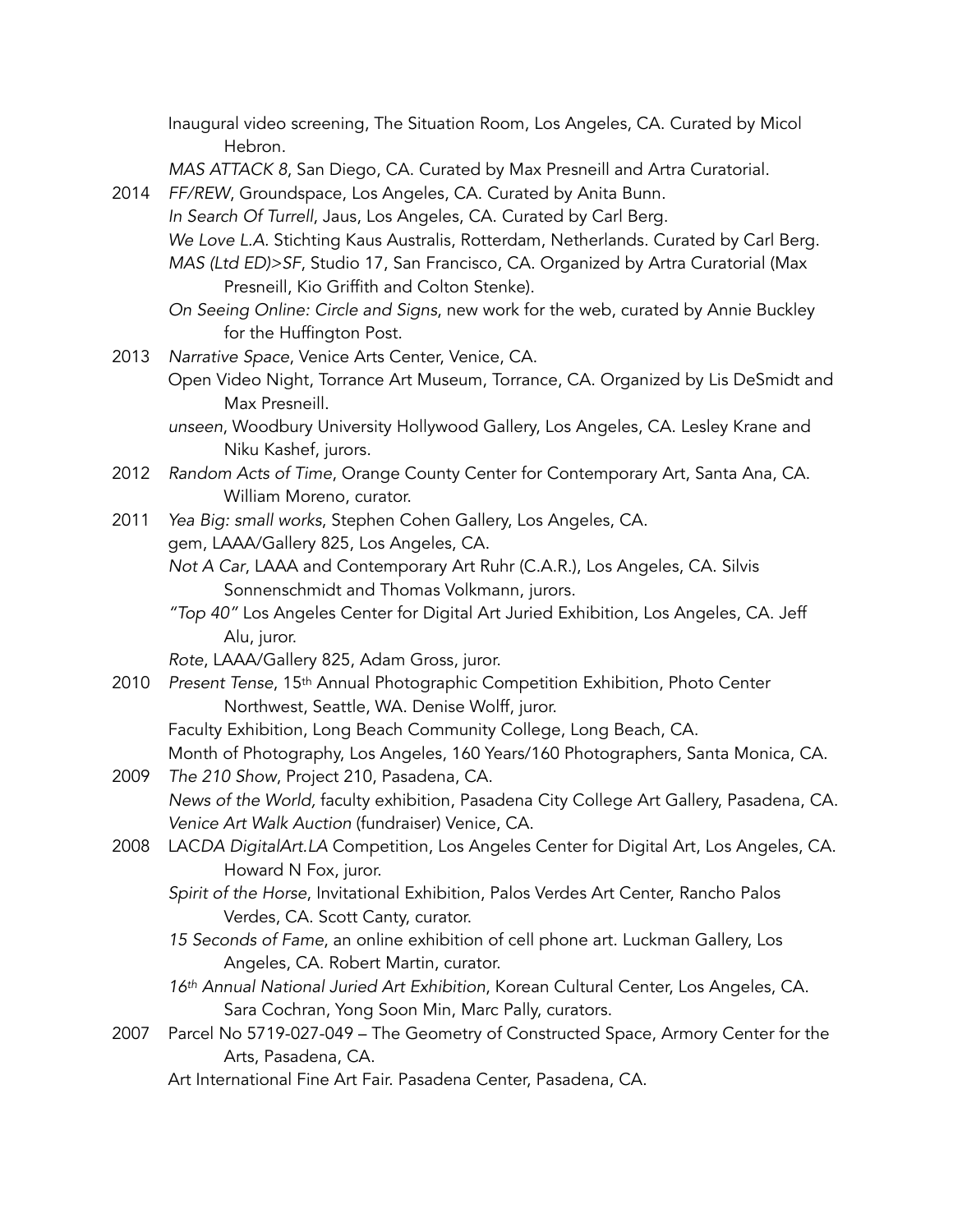- *Lucky 13: Thirteen Approaches to Photography*, Pasadena City College Art Gallery, Pasadena CA.
- *Introductions>Connections*, Luckman Gallery, Los Angeles, CA.

*HausGuests*, Brewery Project, Los Angeles, CA.

*Route 66 Art Auction* (fundraiser) Center for the Arts, Eagle Rock, Los Angeles, CA. *Venice Art Walk Auction* (fundraiser) Venice, CA.

I-5 Gallery at the Brewery.

- 2006 *Photography*, Palos Verdes Art Center, Rancho Palos Verdes, CA. Scott Canty, Phil Lohman curators.
	- *Venice Art Walk Auction* (fundraiser), Venice, CA.
	- *Public/Private Los Angeles*, LAX Airport, Tom Bradley Terminal Lobby, Los Angeles, CA. Kyungmi Shin, curator.

*Inauguration 3*, Gallery Revisited, Los Angeles, CA.

- *Route 66 Art Auction* (fundraiser) Center for the Arts, Eagle Rock, Los Angeles, CA.
- 2005 *fresh stART* (fundraiser) Santa Monica Studios, Santa Monica, CA.

*Venice Art Walk Auction* (fundraiser), Venice, CA.

*Wallworks*, LA Artcore Brewery Annex, Los Angeles, CA. Jay Belloli, juror.

- *600 images/60 artists/6 curators/6 cities*, The Brewery, Los Angeles, CA. Also on view simultaneously in Bangkok, Berlin, London, Manila and Saigon. Maryrose Mendoza, Los Angeles curator.
- *Los Angeles Juried Exhibition*, Los Angeles Municipal Art Gallery, Los Angeles, CA. James Elaine, Barbara Gilbert, Karin Higa, jurors
- *Looking At Art*, Los Angeles International Airports exhibition program, Los Angeles International Airport, Tom Bradley Arrival Lobby. Scott Canty, Mary E. Oliver, curators.
- *Textnological*, Fine Arts Gallery, California State University, Los Angeles, CA.
- *Contemporary Art from the Sister Cities*, Working People's Cultural Palace, Xicheng District, Beijing, China.
- 2004 *Business Improvisation District (BID),* Arroyo Arts Collective, site-specific installations, Highland Park, CA,

*In the Nursery*, Armory Northwest, Armory Center for the Arts, Pasadena, CA.

- 2003 *Open Haus*, inaugural exhibition, Pasadena, CA. *Obscura*, Angel's Gate Cultural Center, San Pedro, CA. *Photo 2003*, Irvine Fine Arts Center, Irvine, CA. *Redux*, Luckman Gallery, California State University, Los Angeles, CA.
- 2002 *Photo 2002*, Irvine Fine Arts Center, Irvine, CA. *20 Eyes, 10 Cameras*, Gallery Figueroa, Los Angeles, CA. *Solo Series of Four*, Angel's Gate Cultural Center, San Pedro, CA.
- 2011 *Ephemeral*, Kellogg Gallery, California State University, Pomona, CA. *Faculty Exhibition*, Pasadena City College Art Gallery, Pasadena, CA. *All About Abstraction*, Angel's Gate Cultural Center, San Pedro, CA. *The Corridor Show*, Alternative space at the Helms Bakery Building, Culver City, CA.
- 2000 The Spurgeon Project: 100 Rooms, 100 Artists, The Spurgeon Building, Santa Ana, CA.